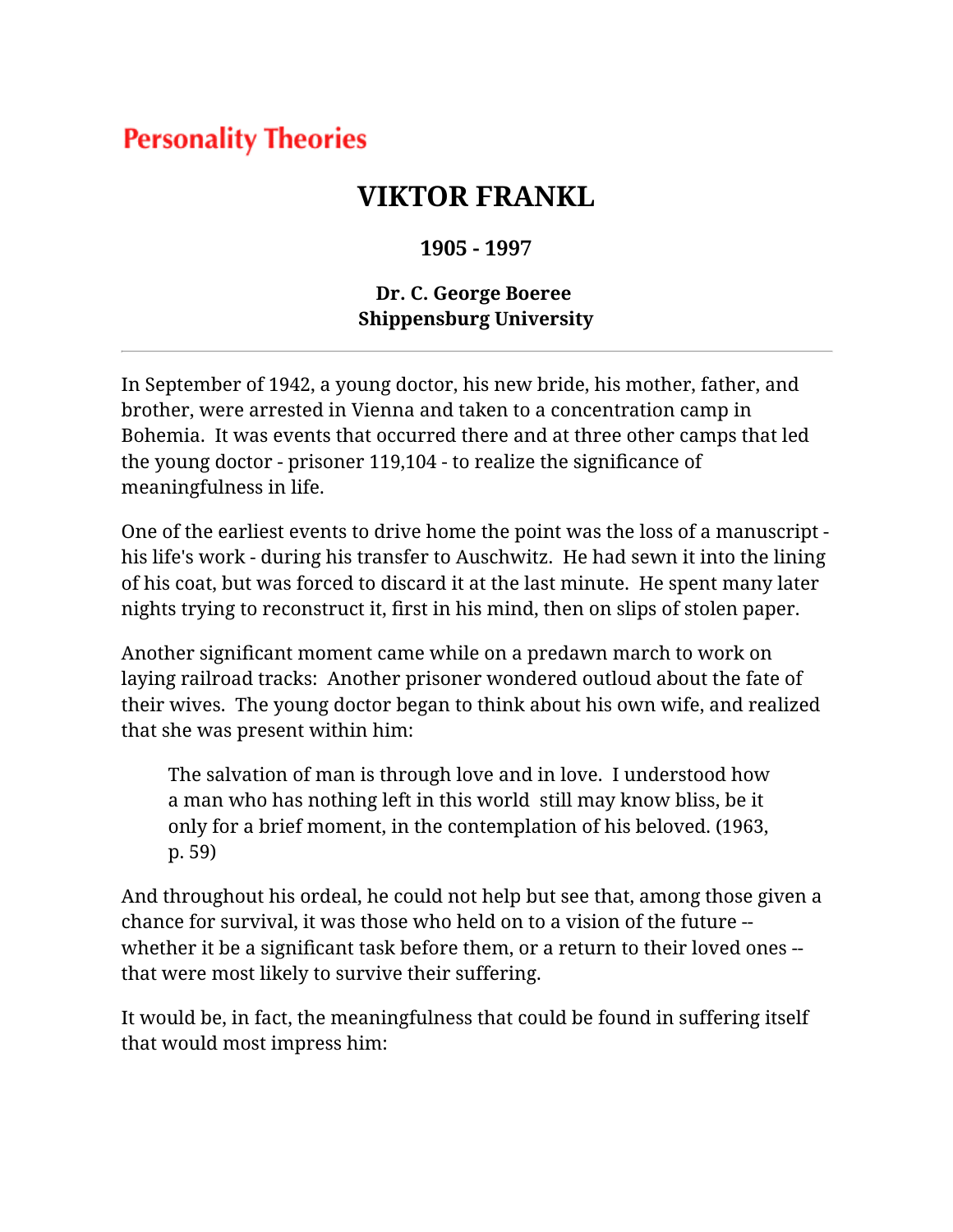(T)here is also purpose in that life which is almost barren of both creation and enjoyment and which admits of but one possibility of high moral behavior: namely, in man's attitude to his existence, and existence restricted by external forces.... Without suffering and death human life cannot be complete. (1963, p. 106)

That young doctor was, of course, Viktor Emil Frankl.

### **Biography**

Viktor Frankl was born in Vienna on March 26, 1905. His father, Gabriel Frankl, was a strong, disciplined man from Moravia who worked his way from government stenographer to become the director of the Ministry of Social Service. His mother, Elsa Frankl (née Lion), was more tenderhearted, a pious woman from Prague.

The middle of three children, young Viktor was precocious and intensely curious. Even at the tender age of four, he already knew that he wanted to be a physician.

In high school, Viktor was actively involved in the local Young Socialist Workers organization. His interest in people turned him towards the study of psychology. He finished his high school years with a psychoanalytic essay on the philosopher Schopenhauer, a publication in the International Journal of Psychoanalysis, and the beginning of a rather intense correspondence with the great Sigmund Freud.

In 1925, a year after graduating and on his way towards his medical degree, he met Freud in person. Alfred Adler's theory was more to Frankl's liking, though, and that year he published an article - "Psychotherapy and Weltanschauung" in Adler's International Journal of Individual Psychology. The next year, Frankl used the term logotherapy in a public lecture for the first time, and began to refine his particular brand of Viennese psychology.

In 1928 and 1929, Frankl organized cost-free counseling centers for teenagers in Vienna and six other cities, and began working at the Psychiatric University Clinic. In 1930, he earned his doctorate in medicine, and was promoted to assistant. In the next few years, Frankl continued his training in neurology.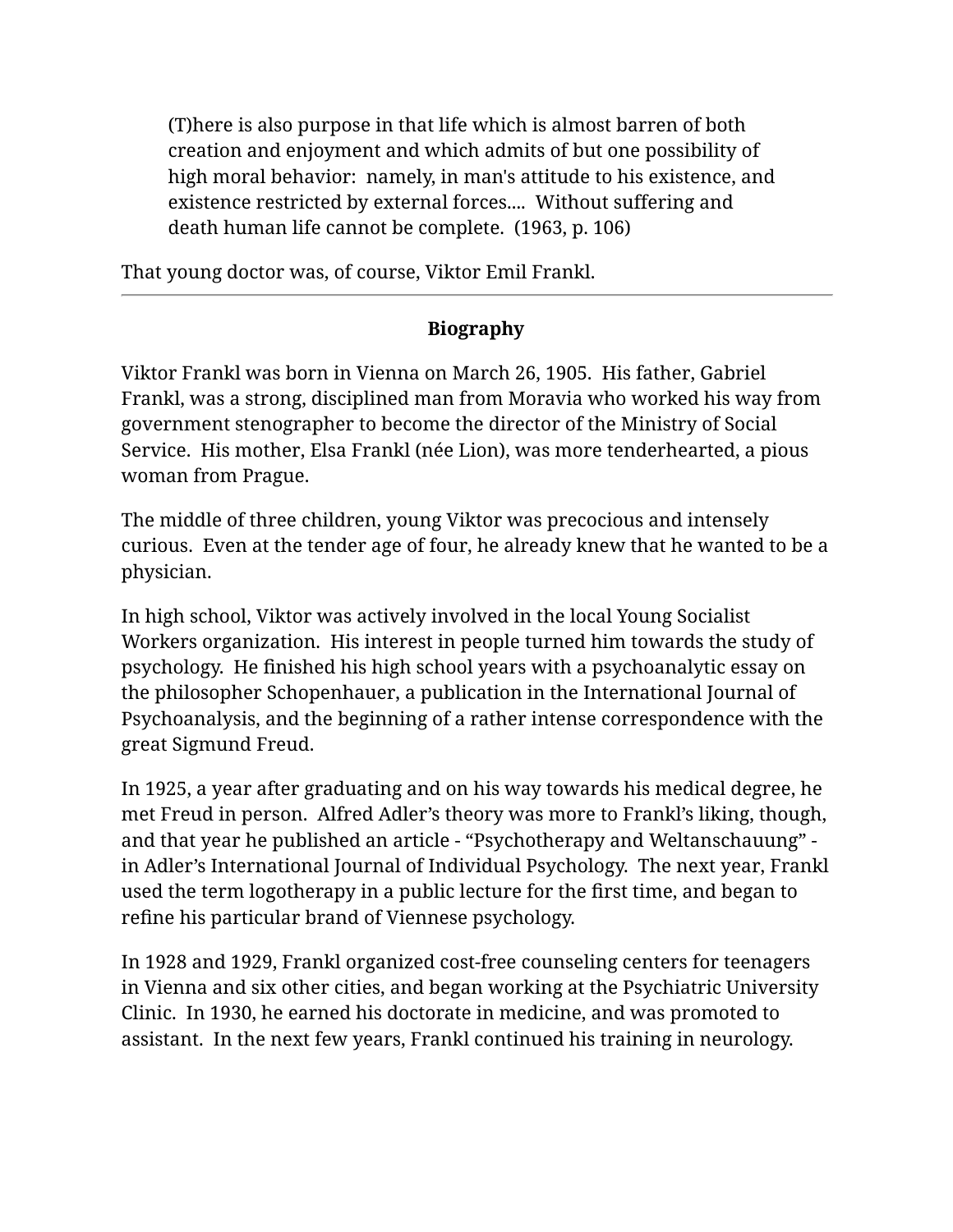In 1933, He was put in charge of the ward for suicidal women at the Psychiatric Hospital, with many thousands of patients each year. In 1937, Frankl opened his own practice in neurology and psychiatry. One year later, Hitler's troops invade Austria. He obtained a visa to the U.S. in 1939, but, concerned for his elderly parents, he let it expire.

In 1940, Frankl was made head of the neurological department of Rothschild Hospital, the only hospital for Jews in Vienna during the Nazi regime. He made many false diagnoses of his patients in order to circumvent the new policies requiring euthanasia of the mentally ill. It was during this period that he began his manuscript, **Ärztliche Seelsorge** - in English, **The Doctor and the Soul**.

Frankl married in 1942, but in September of that year, he, his wife, his father, mother, and brother, were all arrested and brought to the concentration camp at Theresienstadt in Bohemia. His father died there of starvation. His mother and brother were killed at Auschwitz in 1944. His wife died at Bergen-Belsen in 1945. Only his sister Stella would survive, having managed to emigrate to Australia a short while earlier.

When he was moved to Auschwitz, his manuscript for The Doctor and the Soul was discovered and destroyed. His desire to complete his work, and his hopes that he would be reunited with his wife and family someday, kept him from losing hope in what seemed otherwise a hopeless situation.

After two more moves to two more camps, Frankl finally succumbed to typhoid fever. He kept himself awake by reconstructing his manuscript on stolen slips of paper. In April of 1945, Frankl's camp was liberated, and he returned to Vienna, only to discover the deaths of his loved ones. Although nearly broken and very much alone in the world, he was given the position of director of the Vienna Neurological Policlinic -- a position he would hold for 25 years.

He finally reconstructed his book and published it, earning him a teaching appointment at the University of Vienna Medical School. In only 9 days, he dictated another book, which would become **Man's Search for Meaning**. Before he died, it sold over nine million copies, five million in the U.S. alone!

During this period, he met a young operating room assistant named Eleonore Schwindt - "Elly" - and fell in love at first sight. Although half his age, he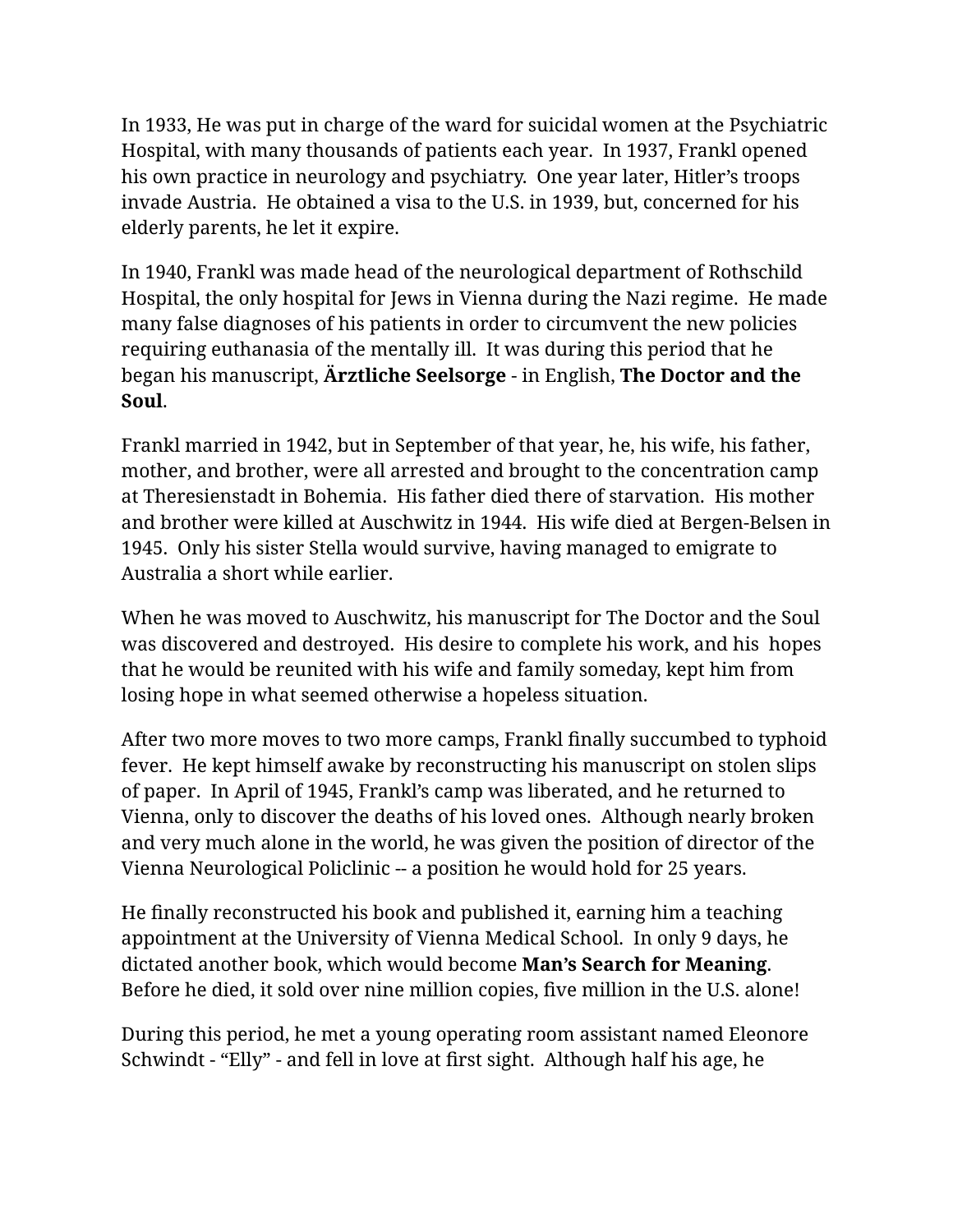credited her with giving him the courage to reestablish himself in the world. They married in 1947, and had a daughter, Gabriele, in December of that year.



In 1948, Frankl received his Ph.D. in philosophy. His dissertation - **The Unconscious God** - was an examination of the relation of psychology and religion. That same year, he was made associate professor of neurology and psychiatry at the University of Vienna. In 1950, he founded and became president of the Austrian Medical Society for Psychotherapy.

After being promoted to full professor, he became increasingly well known in circles outside Vienna. His guest professorships, honorary doctorates, and awards are too many to list here but include the Oskar Pfister Prize by the American Society of

Psychiatry and a nomination for the Nobel Peace Prize.

Frankl continued to teach at the University of Vienna until 1990, when he was 85. It should be noted that he was a vigorous mountain climber and earned his airplane pilot's license when he was 67!

In 1992, friends and family members established the Viktor Frankl Institute in his honor. In 1995, he finished his autobiography, and in 1997, he published his final work, **Man's Search for Ultimate Meaning**, based on his doctoral dissertation. He has 32 books to his name, and they have been translated into 27 languages.

Viktor Emil Frankl died on September 2, 1997, of heart failure. He is survived by his wife Eleonore, his daughter Dr. Gabriele Frankl-Vesely, his grandchildren Katharina and Alexander, and his great-granddaughter Anna Viktoria. His impact on psychology and psychiatry will be felt for centuries to come.

### **Theory**

Viktor Frankl's theory and therapy grew out of his experiences in Nazi death camps. Watching who did and did not survive (given an opportunity to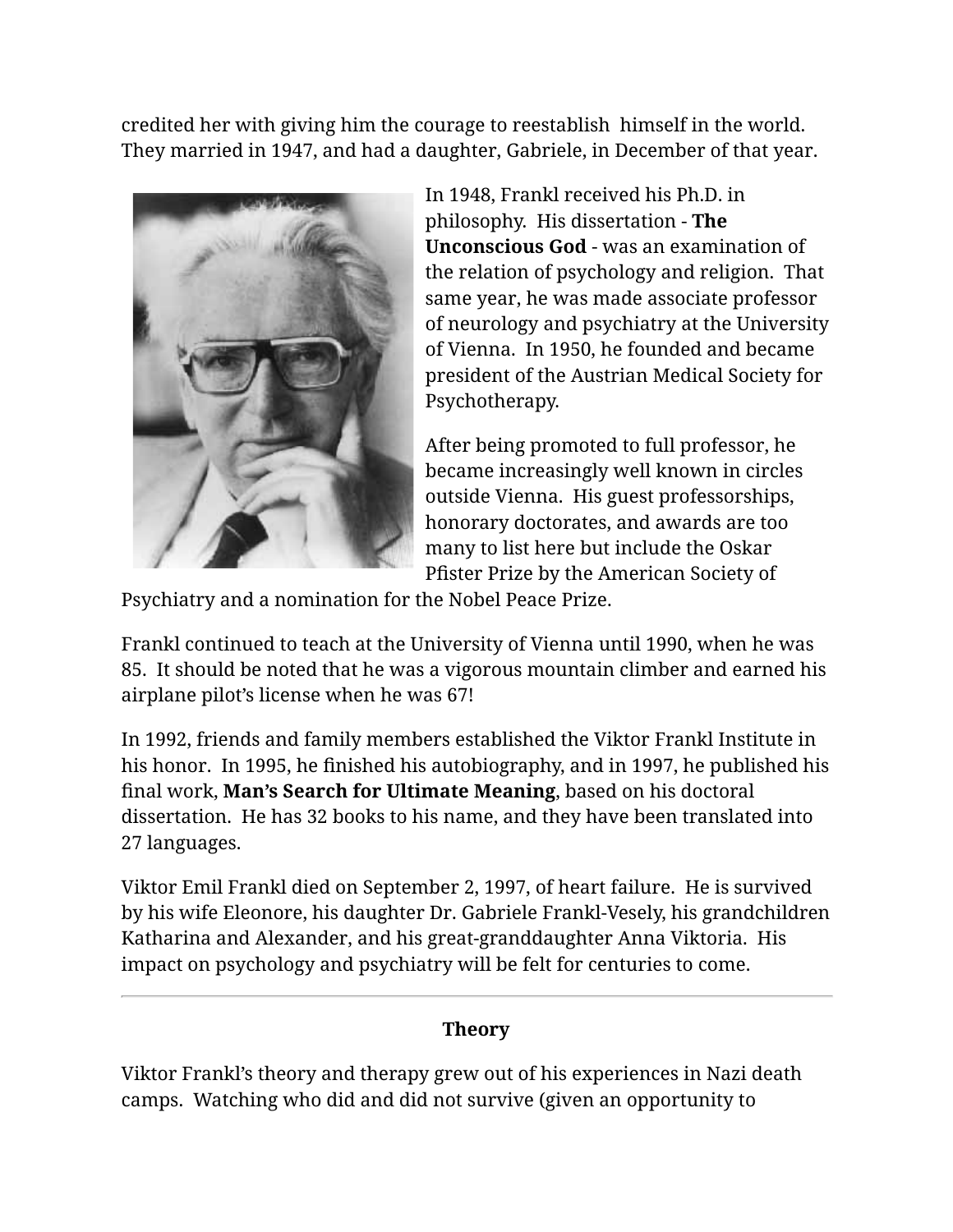survive!), he concluded that the philosopher Friedrich Nietzsche had it right: "He who has a why to live for can bear with almost any how. " (Friedrich Nietzsche, quoted in 1963, p. 121) He saw that people who had hopes of being reunited with loved ones, or who had projects they felt a need to complete, or who had great faith, tended to have better chances than those who had lost all hope.

He called his form of therapy **logotherapy**, from the Greek word **logos**, which can mean study, word, spirit, God, or meaning. It is this last sense Frankl focusses on, although the other meanings are never far off. Comparing himself with those other great Viennese psychiatrists, Freud and Adler, he suggested that Freud essentially postulated a will to pleasure as the root of all human motivation, and Adler a will to power. Logotherapy postulates **a will to meaning**.

Frankl also uses the Greek word **noös**, which means mind or spirit. In traditional psychology, he suggests, we focus on "psychodynamics," which sees people as trying to reduce psychological tension. Instead, or in addition, Frankl says we should pay attention to **noödynamics**, wherein tension is necessary for health, at least when it comes to meaning. People desire the tension involved in striving for some worthy goal!

Perhaps the original issue with which Frankl was concerned, early in his career as a physician, was the danger of reductionism. Then, as now, medical schools emphasized the idea that all things come down to physiology. Psychology, too, promoted reductionism: Mind could be best understood as a "side effect" of brain mechanisms. The spiritual aspect of human life was (and is) hardly considered worth mentioning at all! Frankl believed that entire generations of doctors and scientists were being indoctrinated into what could only lead to a certain cynicism in the study of human existence.

He set it as his goal to balance the physiological view with a spiritual perspective, and saw this as a significant step towards developing more effective treatment. As he said, "...the de-neuroticization of humanity requires a re-humanization of psychotherapy." (1975, p. 104)

# **Conscience**

One of Viktor Frankl's major concepts is **conscience**. He sees conscience as a sort of unconscious spirituality, different from the instinctual unconscious that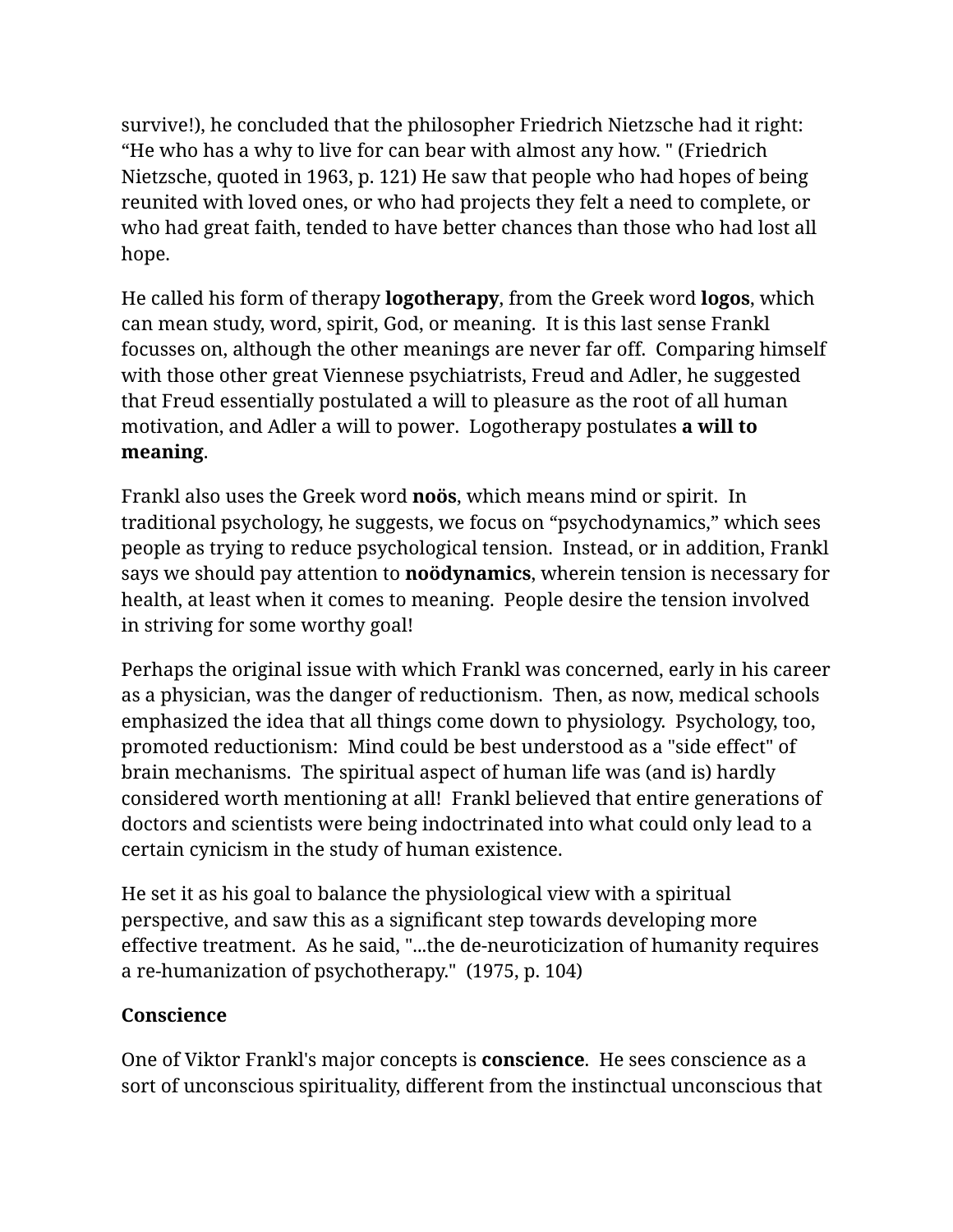Freud and others emphasize. The conscience is not just one factor among many; it is the core of our being and the source of our personal integrity.

He puts it in no uncertain terms: "... (B)eing human is being responsible - existentially responsible, responsible for one's own existence." (1975, p. 26) Conscience is intuitive and highly personalized. It refers to a real person in a real situation, and cannot be reduced to simple "universal laws." It must be lived.

He refers to conscience as a "pre-reflective ontological self-understanding" or "the wisdom of the heart," "more sensitive than reason can ever be sensible." (1975, p. 39) It is conscience that "sniffs out" that which gives our lives meaning.

Like Erich Fromm, Frankl notes that animals have instincts to guide them. In traditional societies, we have done well-enough replacing instincts with our social traditions. Today, we hardly even have that. Most attempt to find guidance in conformity and conventionality, but it becomes increasingly difficult to avoid facing the fact that we now have the freedom and the responsibility to make our own choices in life, to find our own meaning.

But "...meaning must be found and cannot be given." (1975, p. 112) Meaning is like laughter, he says: You cannot force someone to laugh, you must tell him a joke! The same applies to faith, hope, and love -- they cannot be be brought forth by an act of will, our own or someone else's.

"...(M)eaning is something to discover rather than to invent." (1975, p. 113) It has a reality of its own, independent of our minds. Like an embedded figure or a "magic eye" picture, it is there to be seen, not something created by our imagination. We may not always be able to bring the image -- or the meaning - forth, but it is there. It is, he says, "...primarily a perceptual phenomenon. " (1975, p. 115)

Tradition and traditional values are quickly disappearing from many people's lives. But, while that is difficult for us, it need not lead us into despair: Meaning is not tied to society's values. Certainly, each society attempts to summarize meaningfulness in its codes of conduct, but ultimately, meanings are unique to each individual.

"...(M)an must be equipped with the capacity to listen to and obey the ten thousand demands and commandments hidden in the ten thousand situations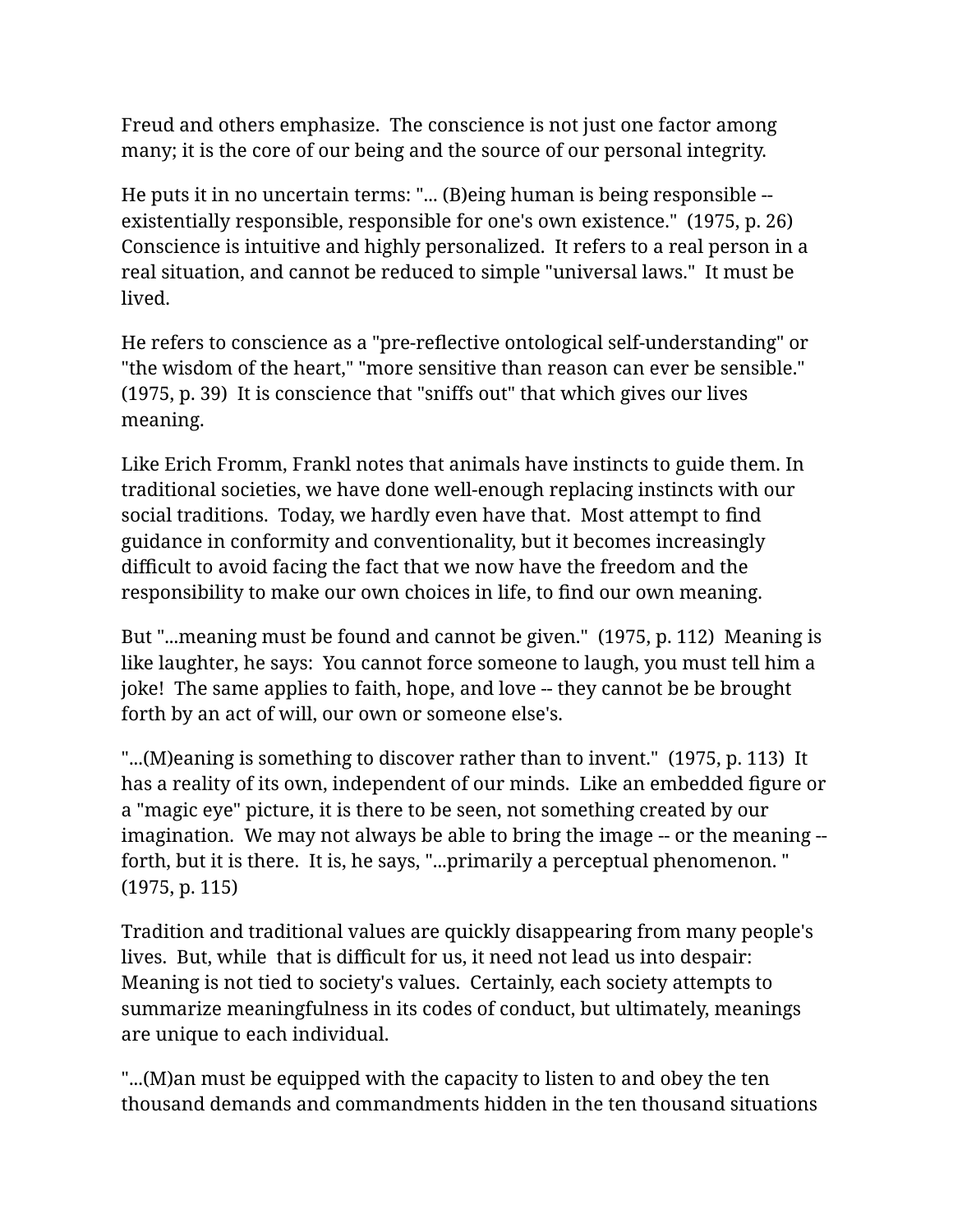with which life is confronting him." (1975, p. 120) And it is our job as physicians, therapists, and educators to assist people in developing their individual consciences and finding and fulfilling their unique meanings.

## **The existential vacuum**

This striving after meaning can, of course, be frustrated, and this frustration can lead to **noögenic neurosis**, what others might call spiritual or existential neurosis. People today seem more than ever to be experiencing their lives as empty, meaningless, purposeless, aimless, adrift, and so on, and seem to be responding to these experiences with unusual behaviors that hurt themselves, others, society, or all three.

One of his favorite metaphors is the **existential vacuum**. If meaning is what we desire, then meaninglessness is a hole, an emptiness, in our lives. Whenever you have a vacuum, of course, things rush in to fill it. Frankl suggests that one of the most conspicuous signs of existential vacuum in our society is boredom. He points out how often people, when they finally have the time to do what they want, don't seem to want to do anything! People go into a tailspin when they retire; students get drunk every weekend; we submerge ourselves in passive entertainment every evening. The "Sunday neurosis," he calls it.

So we attempt to fill our existential vacuums with "stuff" that, because it provides some satisfaction, we hope will provide ultimate satisfaction as well: We might try to fill our lives with pleasure, eating beyond all necessity, having promiscuous sex, living "the high life;" or we might seek power, especially the power represented by monetary success; or we might fill our lives with "busyness," conformity, conventionality; or we might fill the vacuum with anger and hatred and spend our days attempting to destroy what we think is hurting us. We might also fill our lives with certain neurotic "vicious cycles," such as obsession with germs and cleanliness, or fear-driven obsession with a phobic object. The defining quality of these vicious cycles is that, whatever we do, it is never enough.

These neurotic vicious cycles are founded on something Frankl refers to as **anticipatory anxiety**: Someone may be so afraid of getting certain anxietyrelated symptoms that getting those symptoms becomes inevitable. The anticipatory anxiety causes the very thing that is feared! Test anxiety is an obvious example: If you are afraid of doing poorly on tests, the anxiety will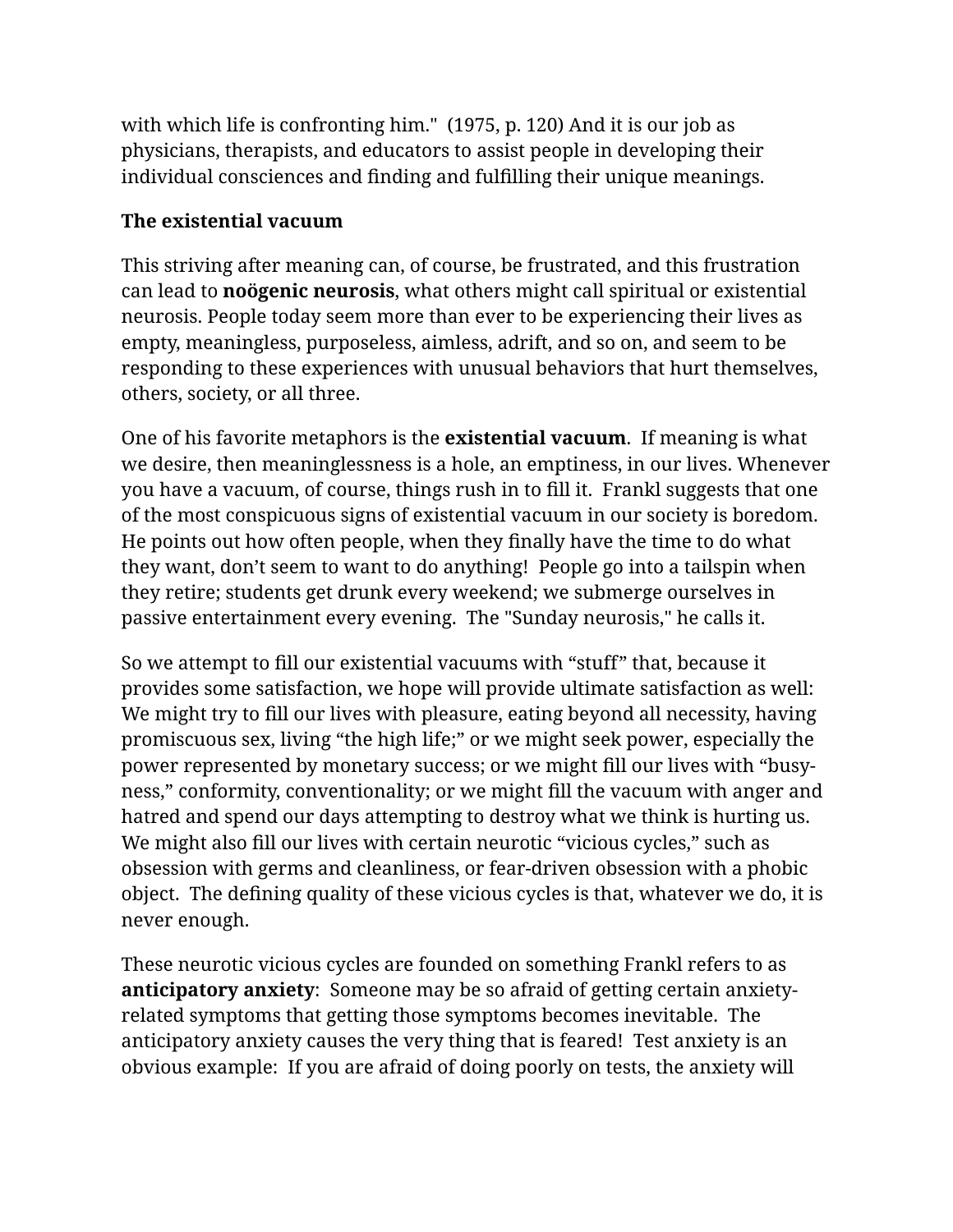prevent you from doing well on the test, leading you to be afraid of tests, and so on.

A similar idea is **hyperintention**. This is a matter of trying too hard, which itself prevents you from succeeding at something. One of the most common examples is insomnia: Many people, when they can't sleep, continue to try to fall asleep, using every method in the book. Of course, trying to sleep itself prevents sleep, so the cycle continues. Another example is the way so many of us today feel we must be exceptional lovers: Men feel they must "last" as long as possible, and women feel obliged to not only have orgasms, but to have multiple orgasms, and so on. Too much concern in this regard, of course, leads to an inability to relax and enjoy oneself!

A third variation is **hyperreflection**. In this case it is a matter of "thinking too hard." Sometimes we expect something to happen, so it does, simply because its occurrence is strongly tied to one's beliefs or attitudes - the self-fulfilling prophecy. Frankl mentions a woman who had had bad sexual experiences in childhood but who had nevertheless developed a strong and healthy personality. When she became familiar with psychological literature suggesting that such experiences should leave one with an inability to enjoy sexual relations, she began having such problems!

His understanding of the existential vacuum goes back to his experiences in the Nazi death camps. As the day-to-day things that offer people a sense of meaning - work, family, the small pleasures of life - were taken from a prisoner, his future would seem to disappear. Man, says Frankl, "can only live by looking to the future." (1963 , p. 115) "The prisoner who had lost faith in the future - his future -- was doomed." (1963, p. 117)

While few people seeking psychological help today are suffering the extremes of the concentration camp, Frankl feels that the problems caused by the existential vacuum are not only common, but rapidly spreading throughout society. He points out the ubiquitous complaint of a "feeling of futility," which he also refers to as the **abyss** experience.

Even the political and economic extremes of today's world can be seen as the reverberations of futility: We seem to be caught between the automaton conformity of western consumer culture and totalitarianism in its communist, fascist, and theocratic flavors. Hiding in mass society, or hiding in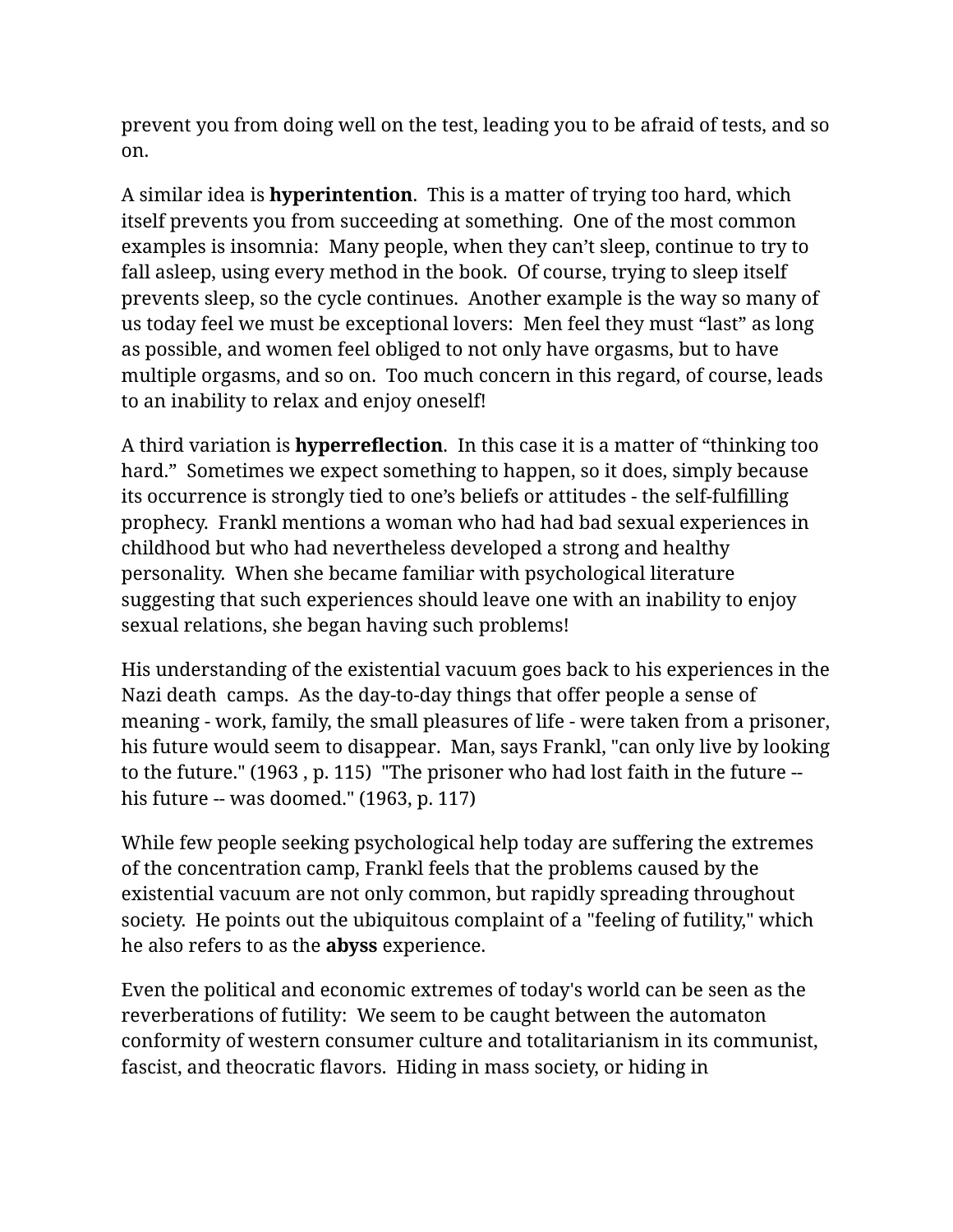authoritarianism - either direction caters to the person who wishes to deny the emptiness of his or her life.

Frankl calls depression, addiction, and aggression the **mass neurotic triad**. He refers to research that shows a strong relationship between meaninglessness (as measured by "purpose in life" tests) and such behaviors as criminality and involvement with drugs. He warns us that violence, drug use, and other negative behaviors, demonstrated daily on television, in movies, even in music, only convinces the meaning-hungry that their lives can improve by imitation of their "heroes." Even sports, he suggests, only encourage aggression.

# **Psychopathology**

Frankl gives us details as to the origin of a variety of psychopathologies. For example, various **anxiety neuroses** are seen as founded on existential anxiety - "the sting of conscience." (1973, p. 179) The individual, not understanding that his anxiety is due to his sense of unfulfilled responsibility and a lack of meaning, takes that anxiety and focuses it upon some problematic detail of life. The hypochondriac, for example, focuses his anxiety on some horrible disease; the phobic focuses on some object that has caused him concern in the past; the agoraphobic sees her anxiety as coming from the world outside her door; the patient with stage fright or speech anxiety focuses on the stage or the podium. The anxiety neurotic thus makes sense of his or her discomfort with life.

He notes, that "Sometimes, but not always, it (the neurosis) serves to tyrannize a member of the family or is used to justify oneself to others or to the self..." (1973, p. 181) but warns that this is, as others have noted as well, secondary to the deeper issues.

**Obsessive-compulsive** disorder works in a similar fashion. The obsessivecompulsive person is lacking the sense of completion that most people have. Most of us are satisfied with near certainty about, for example, a simple task like locking one's door at night; the obsessive-compulsive requires a perfect certainty that is, ultimately, unattainable. Because perfection in all things is, even for the obsessive-compusive, an impossibility, he or she focusses attention on some domain in life that has caused difficulties in the past.

The therapist should attempt to help the patient to relax and not fight the tendencies to repeat thoughts and actions. Further, the patient needs to come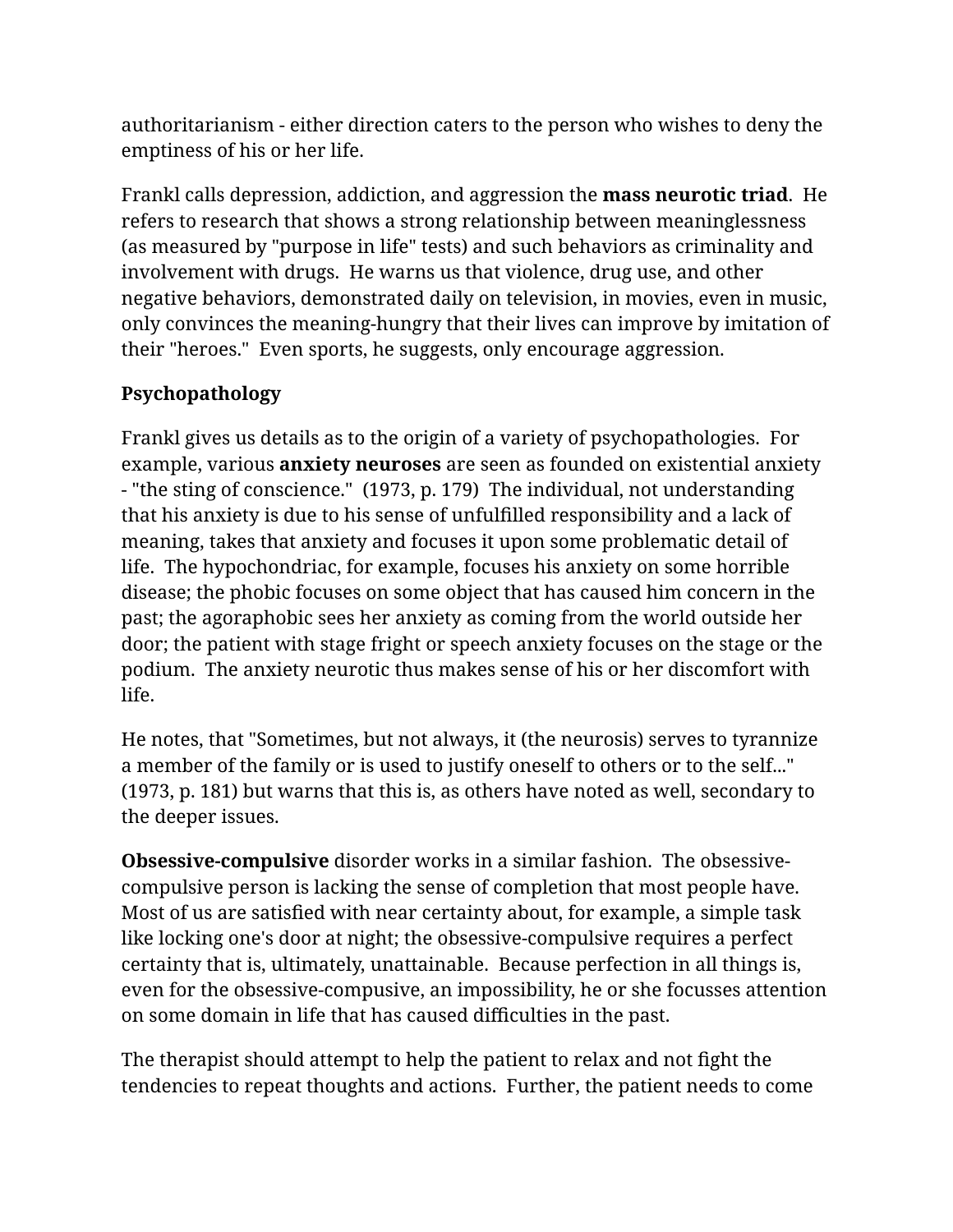to recognize his temperamental inclinations towards perfection as fate and learn to accept at least a small degree of uncertainty. But ultimately, the obsessive-compulsive, and the anxiety neurotic as well, must find meaning. "As soon as life's fullness of meaning is rediscovered, the neurotic anxiety... no longer has anything to fasten on." (1973, p. 182)

Like most existential psychologists, Frankl acknowledges the importance of genetic and physiological factors on psychopathology. He sees **depression**, for example, as founded in a "vital low," i.e. a diminishment of physical energy. On the psychological level, he relates depression to the feelings of inadequacy we feel when we are confronted by tasks that are beyond our capacities, physical or mental.

On the spiritual level, Frankl views depression as "tension between what the person is and what he ought to be." (1973, p. 202) The person's goals seem unreachable to him, and he loses a sense of his own future. Over time, he becomes disgusted at himself and projects that disgust onto others or even humanity in general. The ever-present gap between what is and what should be becomes a "gaping abyss." (1973, p. 202)

**Schizophrenia** is also understood by Frankl as rooted in a physiological dysfunction, in this case one which leads to the person experiencing himself as an object rather than a subject.

Most of us, when we have thoughts, recognize them as coming from within our own minds. We "own" them, as modern jargon puts it. The schizophrenic, for reasons still not understood, is forced to take a passive perspective on those thoughts, and perceives them as voices. And he may watch himself and distrust himself -- which he experiences passively, as being watched and persecuted.

Frankl believes that this passivity is rooted in an exaggerated tendency to selfobservation. It is as if there were a separation of the self as viewer and the self as viewed. The viewing self, devoid of content, seems barely real, while the viewed self seems alien.

Although logotherapy was not designed to deal with severe psychoses, Frankl nevertheless feels that it can help: By teaching the schizophrenic to ignore the voices and stop the constant self-observation, while simultaneously leading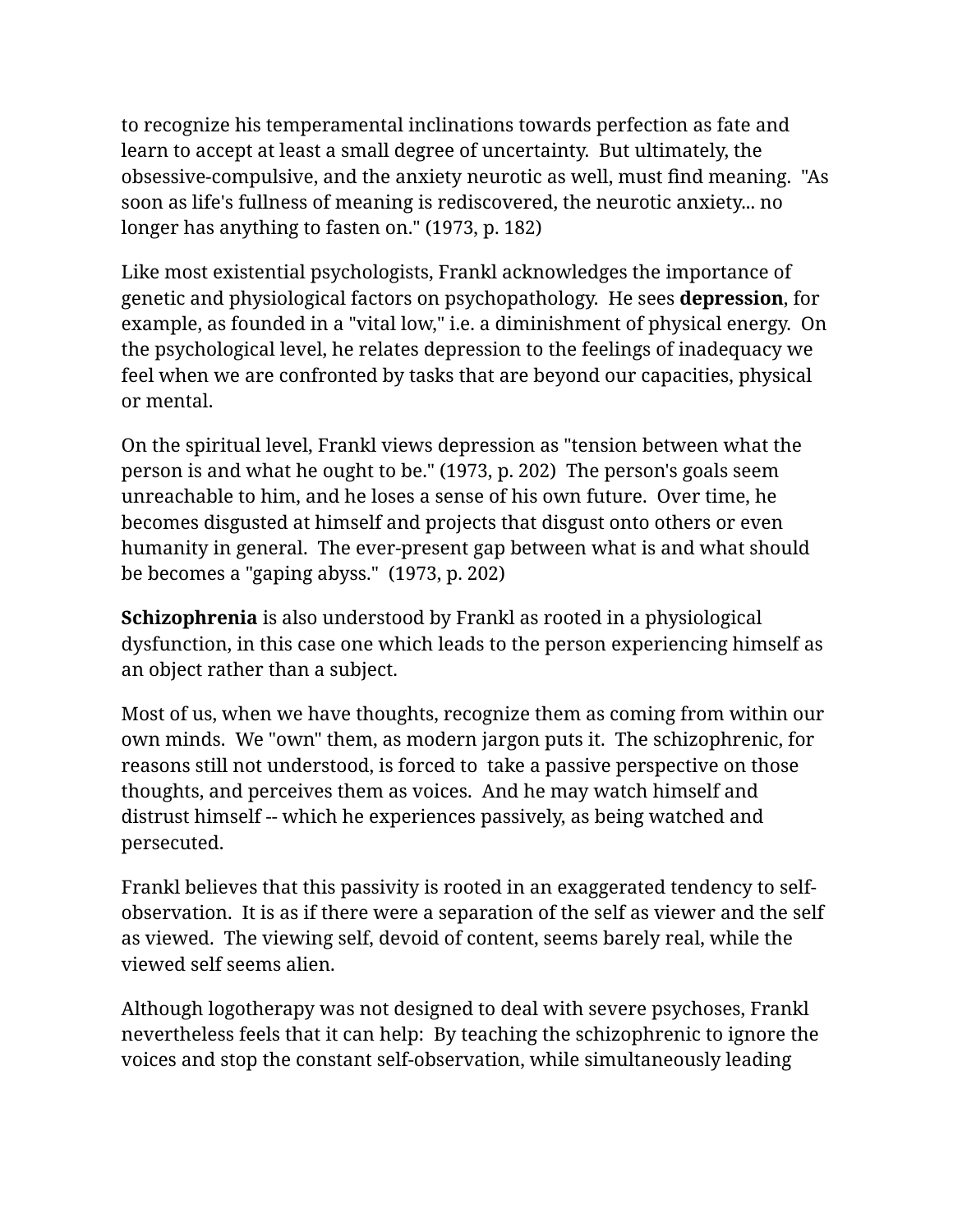him or her towards meaningful activity, the therapist may be able to shortcircuit the vicious cycle.

## **Finding meaning**

So how do we find meaning? Frankl discusses three broad approaches. The first is through **experiential values**, that is, by experiencing something - or someone - we value. This can include Maslow's peak experiences and esthetic experiences such as viewing great art or natural wonders.

The most important example of experiential values is the love we feel towards another. Through our love, we can enable our beloved to develop meaning, and by doing so, we develop meaning ourselves! Love, he says, "is the ultimate and the highest goal to which man can aspire." (1963, pp. 58-59)

Frankl points out that, in modern society, many confuse sex with love. Without love, he says, sex is nothing more than masturbation, and the other is nothing more than a tool to be used, a means to an end. Sex can only be fully enjoyed as the physical expression of love.

Love is the recognition of the uniqueness of the other as an individual, with an intuitive understanding of their full potential as human beings. Frankl believes this is only possible within monogamous relationships. As long as partners are interchangeable, they remain objects.

A second means of discovering meaning is through **creative values**, by "doing a deed," as he puts it. This is the traditional existential idea of providing oneself with meaning by becoming involved in one's projects, or, better, in the project of one's own life. It includes the creativity involved in art, music, writing, invention, and so on.

Frankl views creativity (as well as love) as a function of the spiritual unconscious, that is, the conscience. The irrationality of artistic production is the same as the intuition that allows us to recognize the good. He provides us with an interesting example:

We know a case in which a violinist always tried to play as consciously as possible. From putting his violin in place on his shoulder to the most trifling technical detail, he wanted to do everything consciously, to perform in full self-reflection. This led to a complete artistic breakdown.... Treatment had to give back to the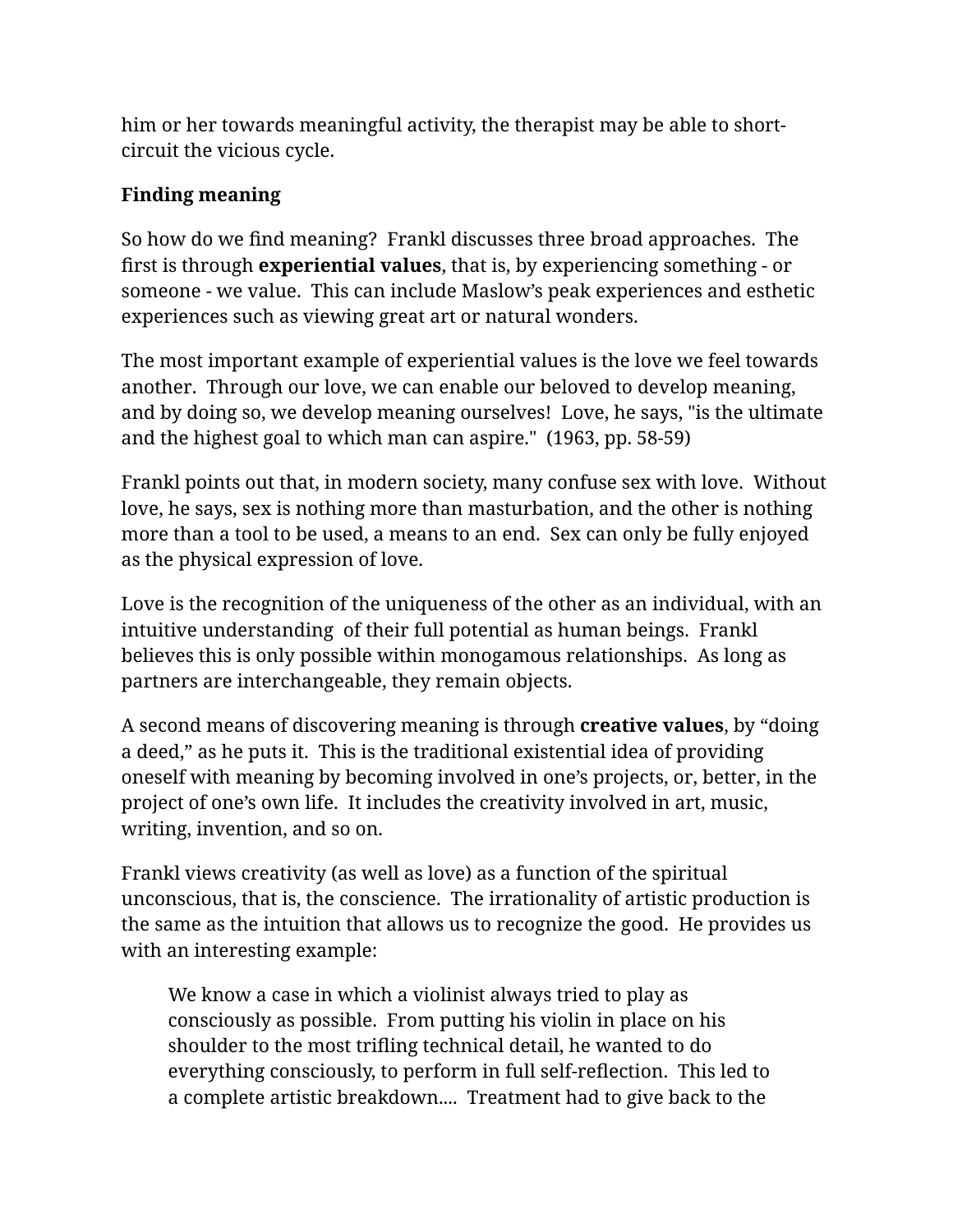patient his trust in the unconscious, by having him realize how much more musical his unconscious was than his conscious. (1975, p. 38)

The third means of finding meaning is one few people besides Frankl talk about: **attitudinal values**. Attitudinal values include such virtues as compassion, bravery, a good sense of humor, and so on. But Frankl's most famous example is achieving meaning by way of **suffering**.

He gives an example concerning one of his clients: A doctor whose wife had died mourned her terribly. Frankl asked him, "if you had died first, what would it have been like for her?" The doctor answered that it would have been incredibly difficult for her. Frankl then pointed out that, by her dying first, she had been spared that suffering, but that now he had to pay the price by surviving and mourning her. In other words, grief is the price we pay for love. For the doctor, this thought gave his wife's death and his own pain meaning, which in turn allowed him to deal with it. His suffering becomes something more: With meaning, suffering can be endured with dignity.

Frankl also notes that seriously ill people are not often given an opportunity to suffer bravely, and thereby retain some dignity. Cheer up! we say. Be optimistic! Often, they are made to feel ashamed of their pain and unhappiness.

In **Man's Search for Meaning**, he says this: "...everything can be taken from a man but one thing: the last of the human freedoms -- to choose one's attitude in any given set of circumstances, to choose one's own way." (1963, p. 104)

### **Transcendence**

Ultimately, however, experiential, creative, and attitudinal values are merely surface manifestations of something much more fundamental, which he calls **supra-meaning** or **transcendence**. Here we see Frankl's religious bent: Suprameaning is the idea that there is, in fact, ultimate meaning in life, meaning that is not dependent on others, on our projects, or even on our dignity. It is a reference to God and spiritual meaning.

This sets Frankl's existentialism apart from the existentialism of someone like Jean Paul Sartre. Sartre and other atheistic existentialists suggest that life is ultimately meaningless, and we must find the courage to face that meaninglessness. Sartre says we must learn to endure ultimate meaninglessness; Frankl instead says that we need to learn to endure our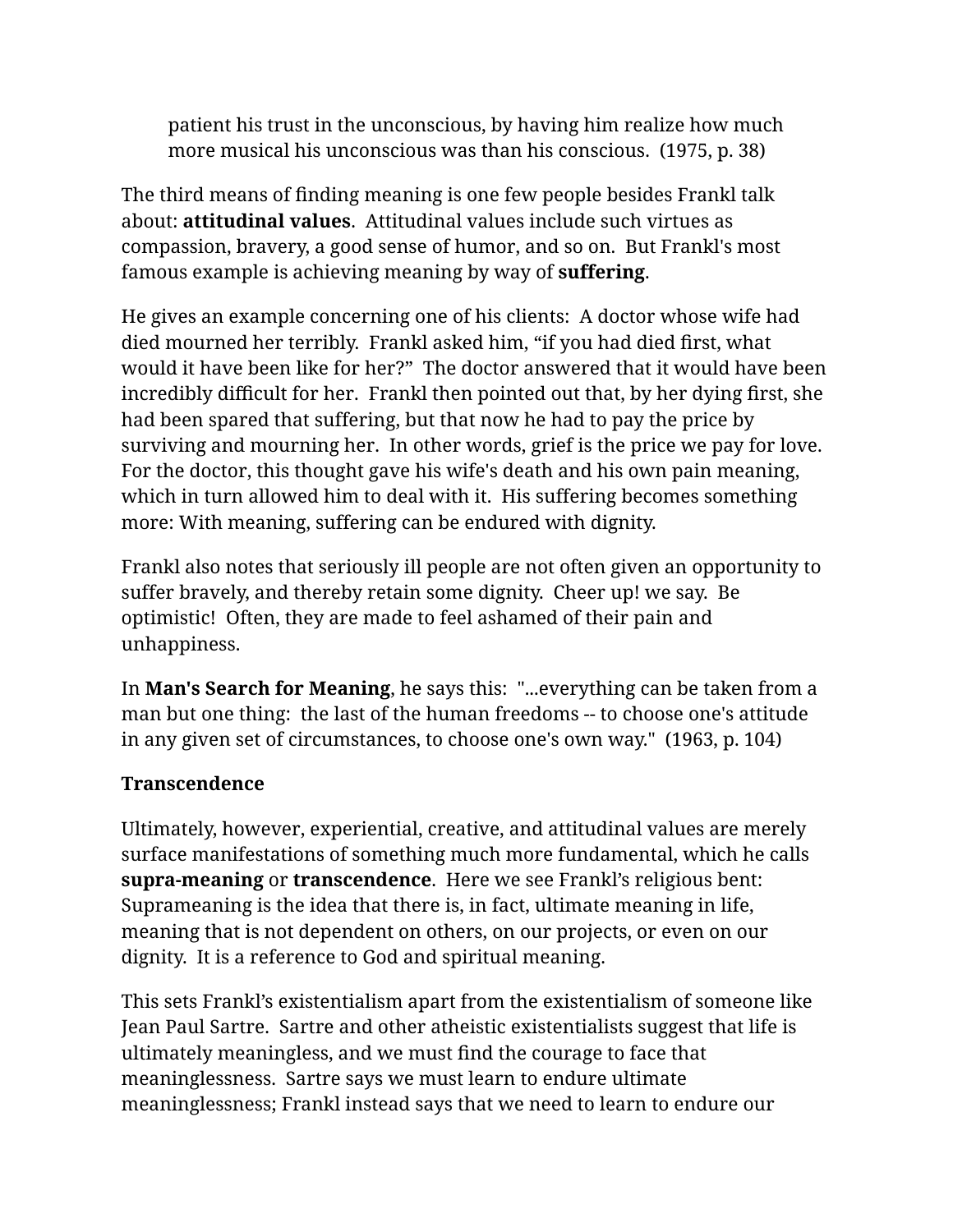inability to fully comprehend ultimate meaningfulness, for "Logos is deeper than logic."

Again, it was his experiences in the death camps that led him to these conclusions: "In spite of all the enforced physical and mental primitiveness of the life in a concentration camp, it was possible for spiritual life to deepen.... They were able to retreat from their terrible surroundings to a life of inner riches and spiritual freedom." (1963, p. 56) This certainly does contrast with Sigmund Freud's perspective, as expressed in **The Future of an Illusion**: "Religion is the universal compulsive neurosis of mankind...." (quoted in 1975, p. 69)

It should be understood that Frankl's ideas about religion and spirituality are considerably broader than most. His God is not the God of the narrow mind, not the God of one denomination or another. It is not even the God of institutional religion. God is very much a God of the inner human being, a God of the heart. Even the atheist or the agnostic, he points out, may accept the idea of transcendence without making use of the word "God." Allow me to let Frankl speak for himself:

This unconscious religiousness, revealed by our phenomenological analysis, is to be understood as a latent relation to transcendence inherent in man. If one prefers, he might conceive of this relation in terms of a relationship between the immanent self and a transcendent thou. However one wishes to formulate it, we are confronted with what I should like to term "the transcendent unconscious. This concept means no more or less than that man has always stood in an intentional relation to transcendence, even if only on an unconscious level. If one calls the intentional referent of such an unconscious relation "God," it is apt to speak of an "unconscious God." (1975, pp. 61-62)

It must also be understood that this "unconscious God" is not anything like the archetypes Jung talks about. This God is clearly transcendent, and yet profoundly personal. He is there, according to Frankl, within each of us, and it is merely a matter of our acknowledging that presence that will bring us to suprameaning. On the other hand, turning away from God is the ultimate source of all the ills we have already discussed.: "...(O)nce the angel in us is repressed, he turns into a demon." (1975, p. 70)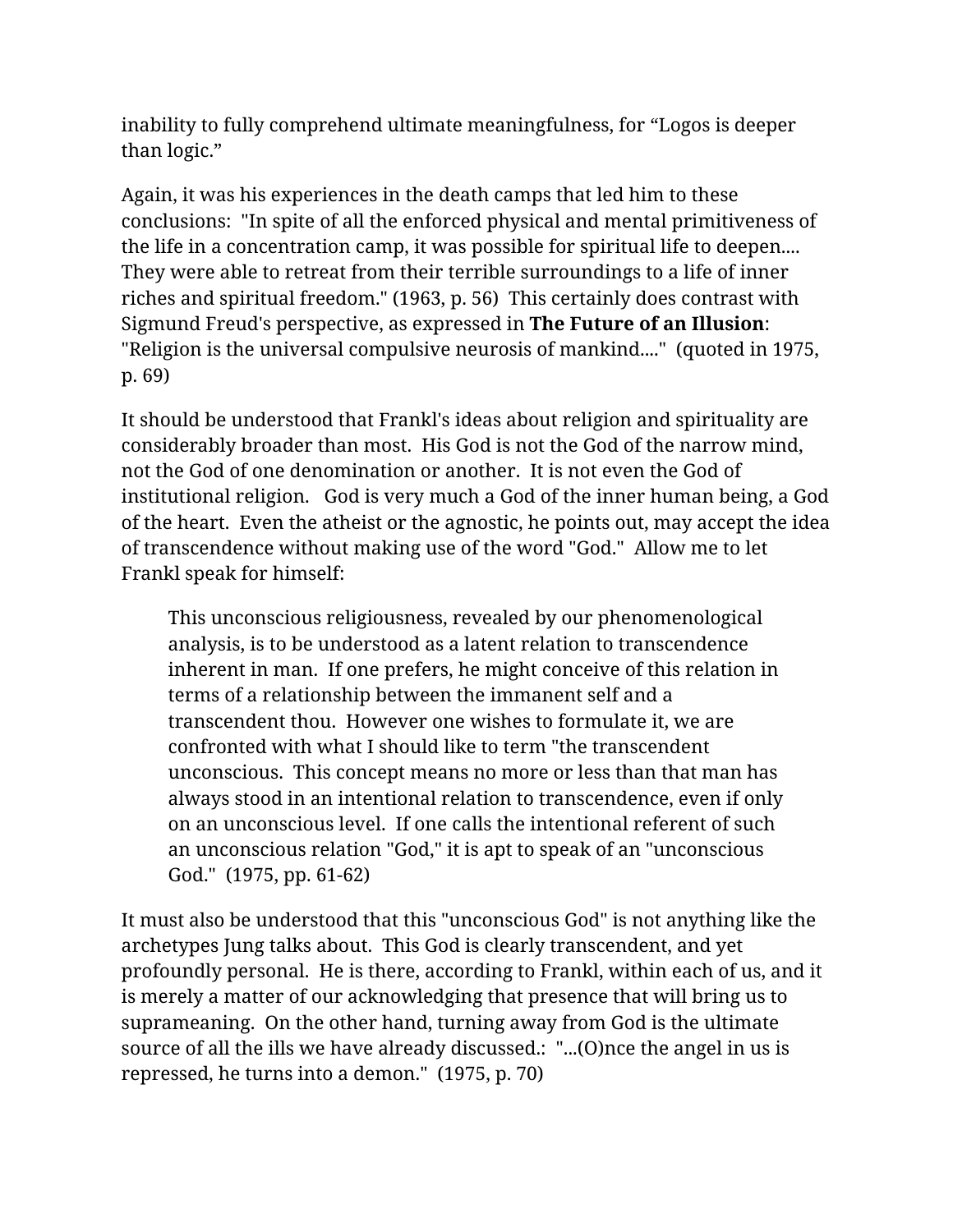# **Therapy**

Viktor Frankl is nearly as well known for certain clinical details of his approach as for his overall theory. The first of these details is a technique known as **paradoxical intention**, which is useful in breaking down the neurotic vicious cycles brought on by anticipatory anxiety and hyperintention.

Paradoxical intention is a matter of wishing the very thing you are afraid of. A young man who sweated profusely whenever he was in social situations was told by Frankl to wish to sweat. "I only sweated out a quart before, but now I'm going to pour at least ten quarts!" (1973, p. 223) was among his instructions. Of course, when it came down to it, the young man couldn't do it. The absurdity of the task broke the vicious cycle.

The capacity human beings have of taking an objective stance towards their own life, or stepping outside themselves, is the basis, Frankl tells us, for humor. And, as he noted in the camps, "Humor was another of the soul's weapons in the fight for self-preservation." (1963, p. 68)

Another example concerns sleep problems: If you suffer from insomnia, according to Frankl, don't spend the night tossing and turning and trying to sleep. Get up! Try to stay up as long as you can! Over time, you'll find yourself gratefully crawling back into bed.

A second technique is called **dereflection**. Frankl believes that many problems stem from an overemphasis on oneself. By shifting attention away from oneself and onto others, problems often disappear. If, for example, you have difficulties with sex, try to satisfy your partner without seeking your own gratification. Concerns over erections and orgasms disappear -- and satisfaction reappears! Or don't try to satisfy anyone at all. Many sex therapists suggest that a couple do nothing but "pet," avoiding orgasms "at all costs." These couples often find they can barely last the evening before what they had previously had difficulties with simply happens!

Frankl insists that, in today's world, there is far too much emphasis on self reflection. Since Freud, we have been encouraged to look into ourselves, to dig out our deepest motivations. Frankl even refers to this tendency as our "collective obsessive neurosis." (1975, p. 95) Focusing on ourselves this way actually serves to turn us away from meaning!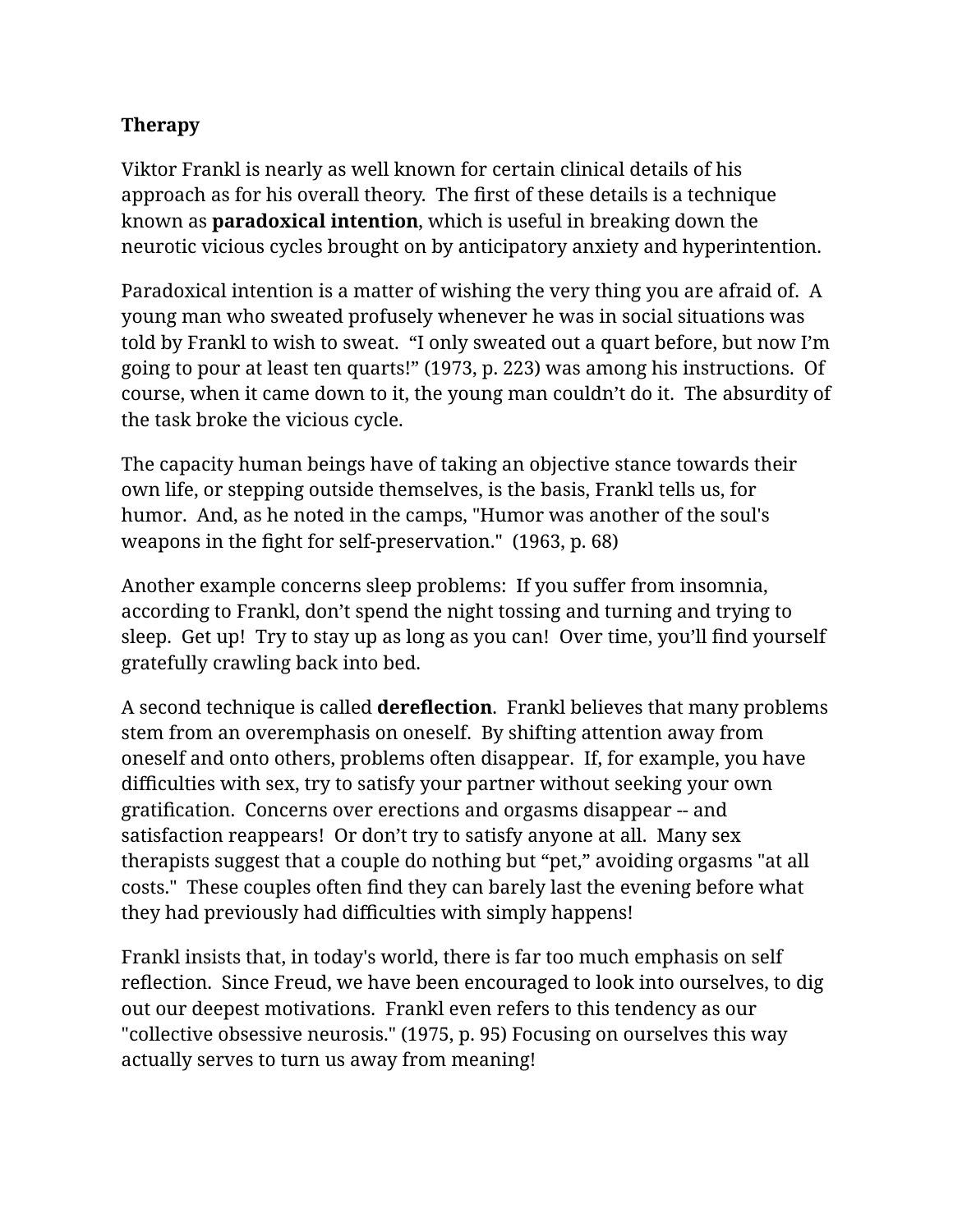For all the interest these techniques have aroused, Frankl insists that, ultimately, the problems these people face are a matter of their need for meaning. So, although these and other techniques are a fine beginning to therapy, they are not by any means the goal.

Perhaps the most significant task for the therapist is to assist the client in rediscovering the latent religiousness that Frankl believes exists in each of us. This cannot be pushed, however: "Genuine religiousness must unfold in its own time. Never can anyone be forced to it." (1975, p. 72) The therapist must allow the patient to discover his or her own meanings.

"(H)uman existence -- at least as long as it has not been neurotically distorted - is always directed to something, or someone, other than itself - be it a meaning to fulfill or another human being to encounter lovingly." (1975, p. 78) Frankl calls this **self-transcendence**, and contrasts it with self-actualization as Maslow uses the term. Self-actualization, even pleasure and happiness, are side-effects of self-transcendence and the discovery of meaning. He quotes Albert Schweitzer: "The only ones among you who will be really happy are those who have sought and found how to serve." (Quoted in 1975, p. 85)

#### **In conclusion**

Even if you (like me) are not of a religious inclination, it is difficult to ignore Frankl's message: There exists, beyond instincts and "selfish genes," beyond classical and operant conditioning, beyond the imperatives of biology and culture, a special something, uniquely human, uniquely personal. For much of psychology's history, we have, in the name of science, tried to eliminate the "soul" from our professional vocabularies. But perhaps it is time to follow Frankl's lead and reverse the years of reductionism.

#### **Discussion**

For all my admiration of Frankl and his theory, I also have some strong reservations. Frankl attempts to re-insert religion into psychology, and does so in a particularly subtle and seductive manner. It is difficult to argue with someone who has been through what Frankl has been through, and seen what he has seen. And yet, suffering is no automatic guarantee of truth! By couching religion in the most tolerant and liberal language, he nevertheless is asking us to base our understanding of human existence on faith, on a blind acceptance of the existence of ultimate truth, without evidence other than the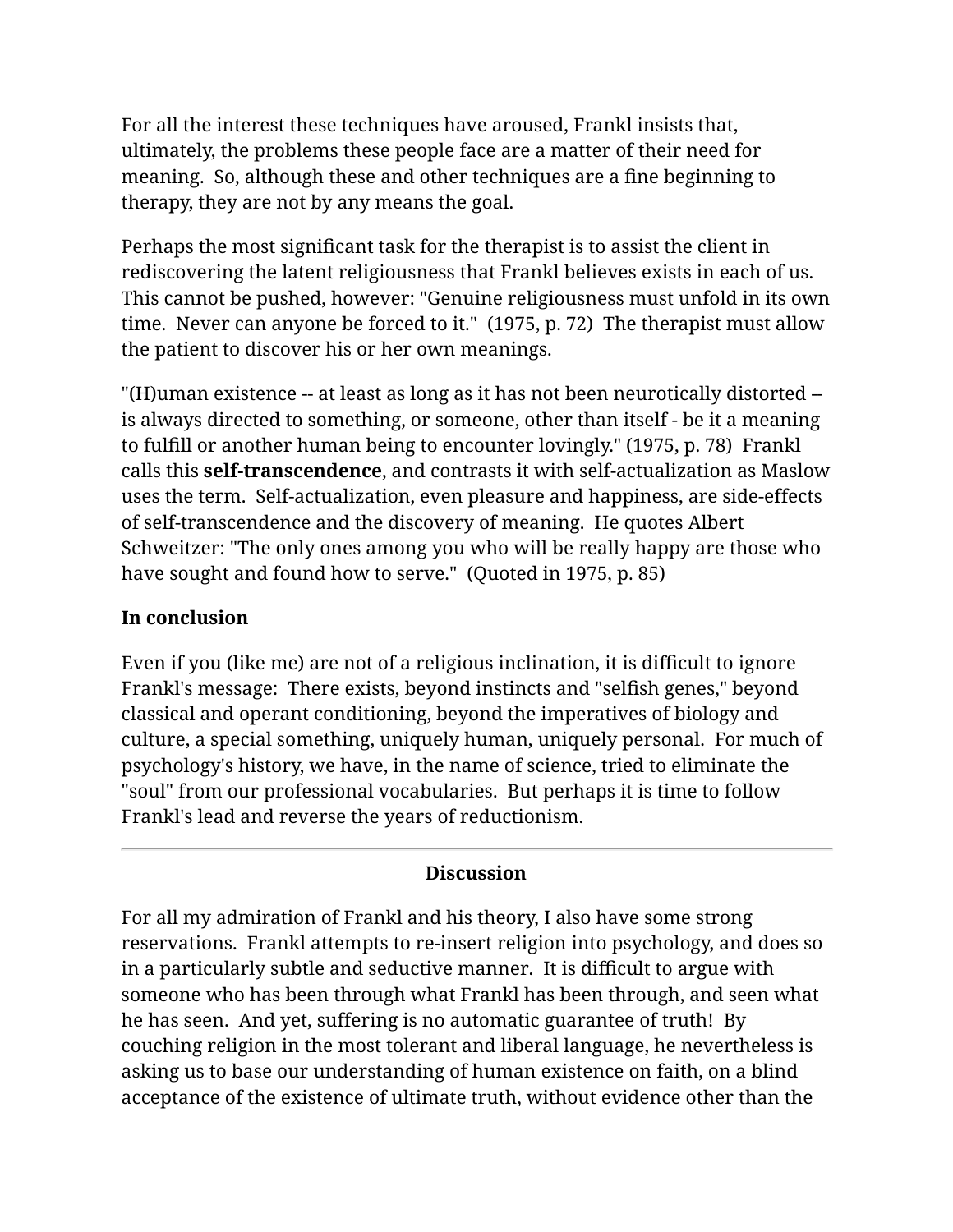"feelings" and intuitions and anecdotes of those who already believe. This is, in fact, a dangerous precedent, and there is much "pop psychology" based on these ideas. The same tendency applies to the quasi-religious theories of Carl Jung and Abraham Maslow.

Frankl, like May and others, refers to himself as an existentialist. Many others with religious tendencies do likewise. They have even elevated Kierkegaard to the honorary position of founder of existentialism - a word Kierkegaard had never heard. And yet faith, which asks one to surrender one's skepticism to a God or other universal principle, is intrinsically at odds with the most basic concepts of existentialism. Religion - even liberal religion - always posits essences at the root of human existence. Existentialism does not.

#### **References**

Frankl, V. E. (1963). (I. Lasch, Trans.) **Man's Search for Meaning: An Introduction to Logotherapy**. New York: Washington Square Press. (Earlier title, 1959: **From Death-Camp to Existentialism**. Originally published in 1946 as **Ein Psycholog erlebt das Konzentrationslager**)

Frankl, V. E. (1967). **Psychotherapy and Existentialism : Selected Papers on Logotherapy**. New York : Simon and Schuster.

Frankl, V. E. (1973). (R. and C. Winston, Trans.) **The Doctor and the Soul: From Psychotherapy to Logotherapy**. New York: Vintage Books. (Originally published in 1946 as Ärztliche Seelsorge.)

Frankl, V. E. (1975). **The Unconscious God: Psychotherapy and Theology**. New York: Simon and Schuster. (Originally published in 1948 as **Der unbewusste Gott**. Republished in 1997 as Man's Search for Ultimate Meaning.)

Frankl, V. E. (1996). **Viktor Frankl -- Recollections: An Autobiography**. (J. and J. Fabray, Trans.) New York: Plenum Publishing. (Originally published in 1995 as **Was nicht in meinen Büchern steht**.)

Copyright 1998, 2002, 2006 C. George Boeree